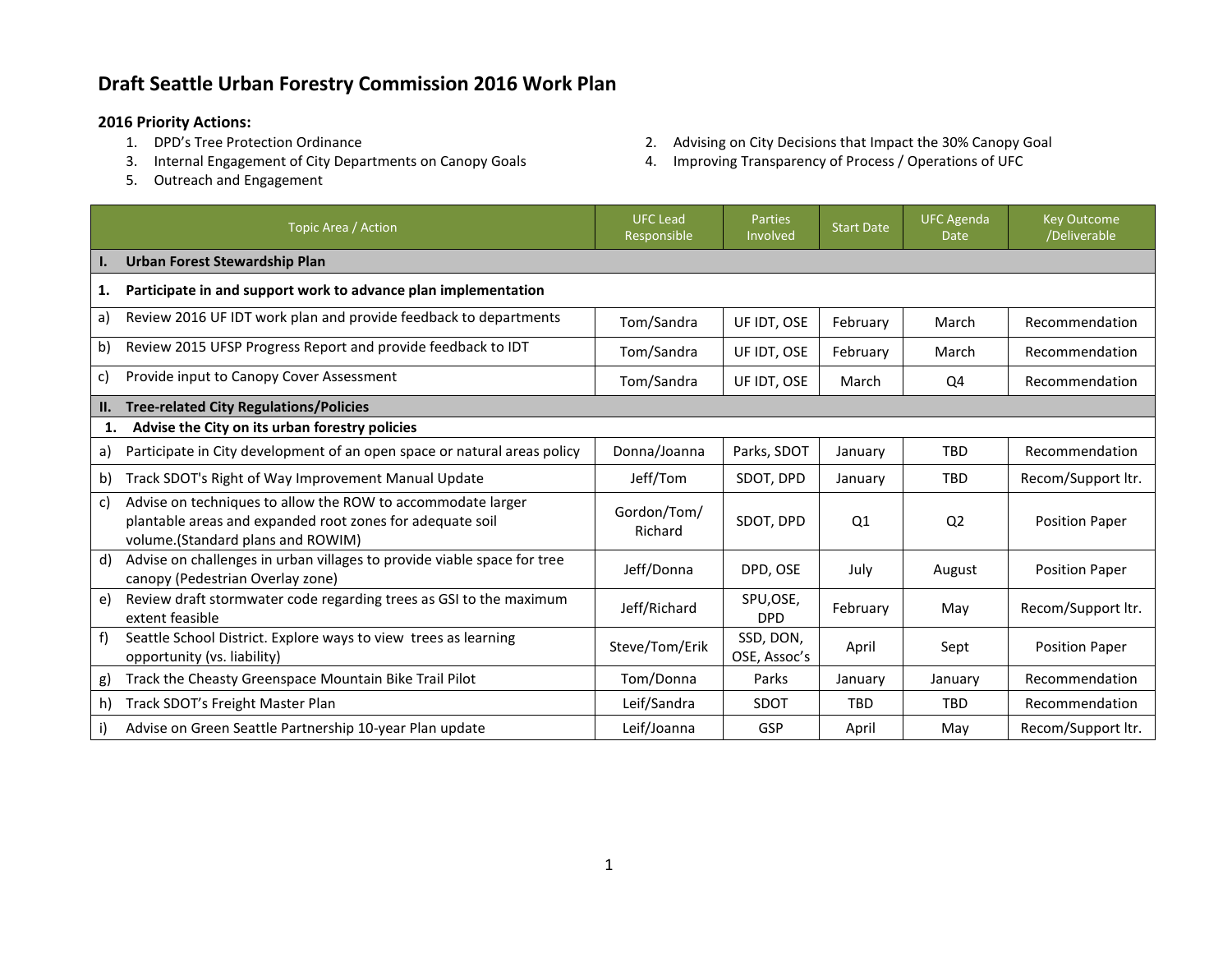|    | Topic Area / Action                                                                                                                                                                                                                         | <b>UFC Lead</b><br>Responsible | <b>Parties</b><br>Involved | <b>Start Date</b> | <b>UFC Agenda</b><br>Date | <b>Key Outcome</b><br>/Deliverable          |
|----|---------------------------------------------------------------------------------------------------------------------------------------------------------------------------------------------------------------------------------------------|--------------------------------|----------------------------|-------------------|---------------------------|---------------------------------------------|
| 2. | <b>Advise DPD on Proposed Tree Regulations</b>                                                                                                                                                                                              |                                |                            |                   |                           |                                             |
| a) | Resend or update UFC letter encouraging allocation of staff time and<br>start of a new private parcel tree ordinance.                                                                                                                       | Leif                           | <b>DPD</b>                 | January           | January                   | Recommendation                              |
| b) | Develop recommendations for revising Director's rules (including 20-<br>2005, 11-2007, 16-2008 and other as applicable) to clarify the<br>interpretation of the existing tree protection ordinance (Driven by DPD's<br>ordinance timeline). | Jeff/Tom                       | UF IDT,<br>DPD, OSE        | February          | April                     | Recommendation                              |
| c) | Formalize recommendations for code enforcement of existing DPD tree<br>ordinance.                                                                                                                                                           | Gordon/Steve                   | <b>DPD</b>                 | February          | April                     | Recommendation                              |
| d) | Develop UFC principles and priorities for future, revised tree ordinance.                                                                                                                                                                   | Steve/Jeff/Gordon              | <b>DPD</b>                 | April             | Sept                      | <b>Position Paper</b>                       |
| Ш. | <b>Outreach and Engagement</b>                                                                                                                                                                                                              |                                |                            |                   |                           |                                             |
| 1. | <b>City Council and Mayor's Office interaction</b>                                                                                                                                                                                          |                                |                            |                   |                           |                                             |
| a) | Hold quarterly meetings with Council and Mayor's Office                                                                                                                                                                                     | Tom/Sandra                     | CC, OSE                    | Q1                | Quarterly                 | <b>Build relationships</b>                  |
| b) | Present 2015 Annual Report and 2016 work plan to Council and Mayor                                                                                                                                                                          | Tom/Sandra<br>Others           | CC, OSE                    | Ongoing           | Ongoing                   | Speaking points                             |
| c) | Plan urban forestry outreach and engagement events such as Arbor Day,<br>Green Seattle Day, reLeaf events, SDOT tree-sidewalk conflicts public<br>engagement, SSD, Summer Streets, etc.                                                     | Tom/Sandra                     | CC, OSE                    | Q1                | February                  | Presentation,<br>Activity,<br>Participation |
| 2. | <b>Conduct Internal Engagement</b>                                                                                                                                                                                                          |                                |                            |                   |                           |                                             |
| a) | Develop annual calendar for invited speakers, guests and topics (to<br>include inviting industrial groups to visit with UFC)                                                                                                                | Tom/All                        | UF IDT                     | January           | Ongoing                   | <b>Discussion</b>                           |
| b) | Attend Four Commission meetings (Planning, Design, Pedestrian & Bike);<br>2 Neighborhood Council meetings; 3 public meetings on upcoming plans<br>and policies                                                                              | Tom/Sandra/UFC                 | <b>OSE</b>                 | Assign            | Ongoing                   | Informed outreach                           |
| c) | Meet with DPD's DRB lead to discuss improvement on neighborhood<br>DRB's review of retained trees and viable new tree space allocation                                                                                                      | Jeff/Steve                     | <b>DPD</b>                 | March             | May                       | Recom Itr                                   |
| d) | Review outreach efforts and create strategy to explore tree planting in<br>industrial areas                                                                                                                                                 | Steve/Gordon                   | <b>OSE</b>                 | May               | July                      | Recom Itr                                   |
| 3. | Align Urban Forest IDT and Urban Forestry Commission's work plan                                                                                                                                                                            |                                |                            |                   |                           |                                             |
| a) | Hold annual joint UFC/UF IDT meeting                                                                                                                                                                                                        | Tom/Sandra                     | OSE                        | Q <sub>2</sub>    | Q <sub>2</sub>            | Workshop                                    |
| b) | Attend an IDT meeting                                                                                                                                                                                                                       | Tom                            | OSE                        | Q2                | Q2                        |                                             |
| 4. | <b>Race and Social Justice Initiative</b>                                                                                                                                                                                                   |                                |                            |                   |                           |                                             |
| a) | Continue exploring ways to incorporate RSJI principles into UFC work                                                                                                                                                                        | <b>UFC</b>                     | OSE                        | January           | Ongoing                   | Outreach                                    |
| 5. | <b>Seattle Audubon Tree Map</b>                                                                                                                                                                                                             | Joanna/Sandra                  | OSE                        | TBD               | <b>TBD</b>                | TBD                                         |